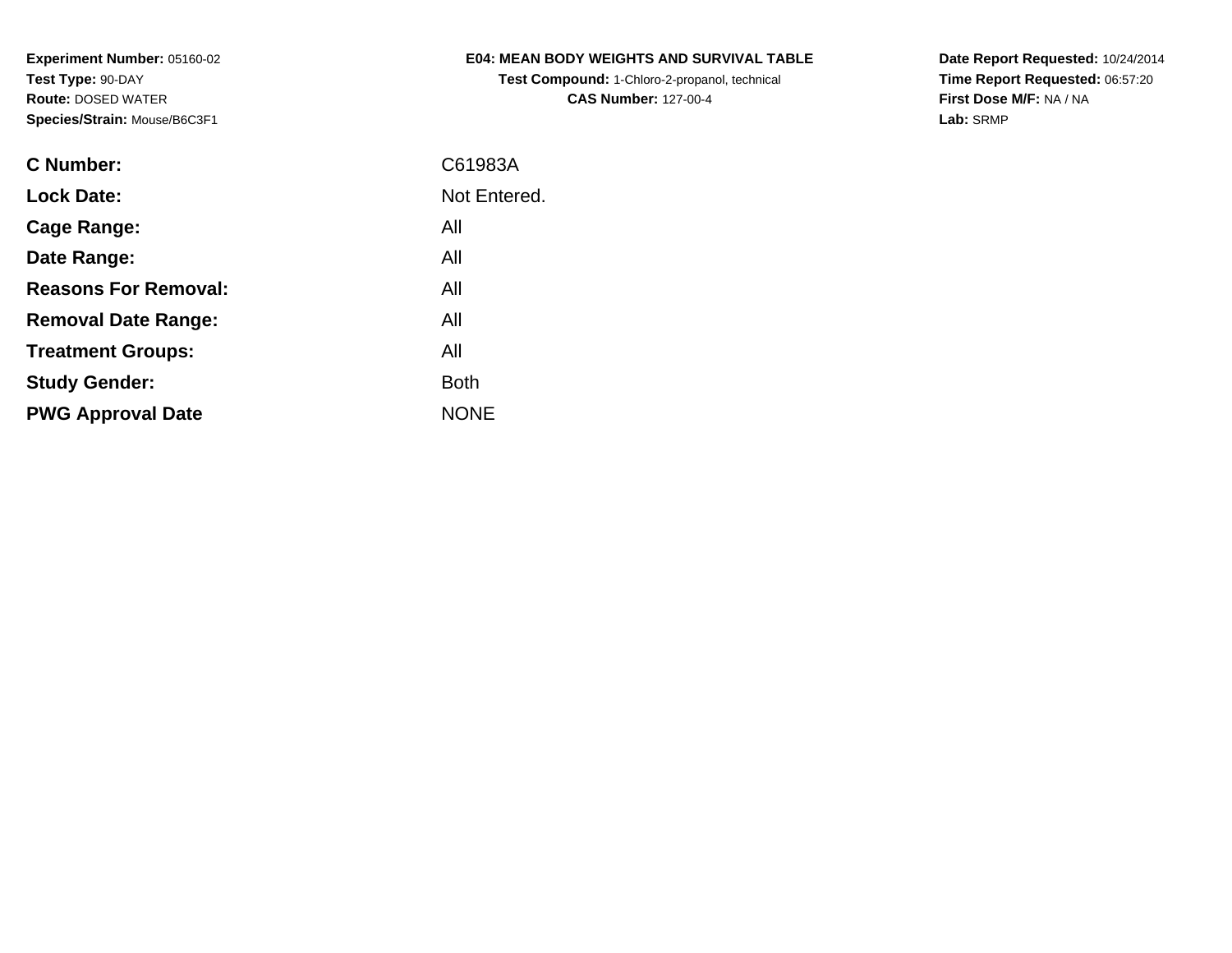## **E04: MEAN BODY WEIGHTS AND SURVIVAL TABLE**

**Test Compound:** 1-Chloro-2-propanol, technical

**CAS Number:** 127-00-4

**Date Report Requested:** 10/24/2014**Time Report Requested:** 06:57:20**First Dose M/F:** NA / NA**Lab:** SRMP

## **MALE**

| <b>DAY</b>                |       | <b>VEHICLE MALE</b> |       | 33 PPM MALE |    |       | 100 PPM MALE |    |       | 330 PPM MALE |    |
|---------------------------|-------|---------------------|-------|-------------|----|-------|--------------|----|-------|--------------|----|
|                           | WT(g) | N                   | WT(g) | % OF CNTL N |    | WT(g) | % OF CNTL N  |    | WT(g) | % OF CNTL N  |    |
|                           | 22.8  | 10                  | 23.5  | 102.9       | 10 | 23.6  | 103.4        | 10 | 23.1  | 101.4        | 10 |
| 8                         | 25.1  | 10                  | 26.4  | 105.2       | 9  | 26.3  | 105.0        | 10 | 25.7  | 102.7        | 10 |
| 15                        | 26.2  | 10                  | 27.2  | 103.8       | 10 | 27.4  | 104.6        | 10 | 26.2  | 100.3        | 10 |
| 22                        | 27.9  | 10                  | 28.8  | 103.1       | 10 | 28.9  | 103.4        | 10 | 28.5  | 101.9        | 10 |
| 29                        | 29.3  | 10                  | 30.1  | 102.9       | 10 | 30.4  | 103.9        | 10 | 29.9  | 102.1        | 10 |
| 36                        | 30.0  | 10                  | 31.6  | 105.3       | 10 | 31.5  | 105.0        | 10 | 31.4  | 104.7        | 10 |
| 43                        | 31.6  | 10                  | 32.8  | 104.0       | 10 | 32.2  | 102.0        | 10 | 31.8  | 100.8        | 10 |
| 50                        | 33.1  | 10                  | 34.4  | 103.9       | 10 | 33.2  | 100.5        | 10 | 33.4  | 101.0        | 9  |
| 57                        | 34.5  | 10                  | 35.2  | 102.2       | 10 | 34.9  | 101.2        | 10 | 34.7  | 100.7        | 9  |
| 64                        | 35.9  | 10                  | 37.6  | 104.7       | 10 | 37.1  | 103.5        | 10 | 36.3  | 101.2        | 9  |
| 71                        | 36.6  | 10                  | 38.0  | 103.9       | 10 | 37.7  | 103.0        | 10 | 37.7  | 102.9        | 9  |
| 78                        | 37.2  | 10                  | 39.1  | 104.9       | 10 | 38.3  | 102.9        | 10 | 38.0  | 102.0        | 9  |
| 85                        | 38.4  | 10                  | 40.2  | 104.7       | 10 | 39.5  | 102.9        | 10 | 39.2  | 101.9        | 9  |
| <b>TERM</b><br><b>SAC</b> | 39.2  | 10                  | 41.0  | 104.6       | 10 | 40.3  | 102.9        | 10 | 40.3  | 102.9        | 9  |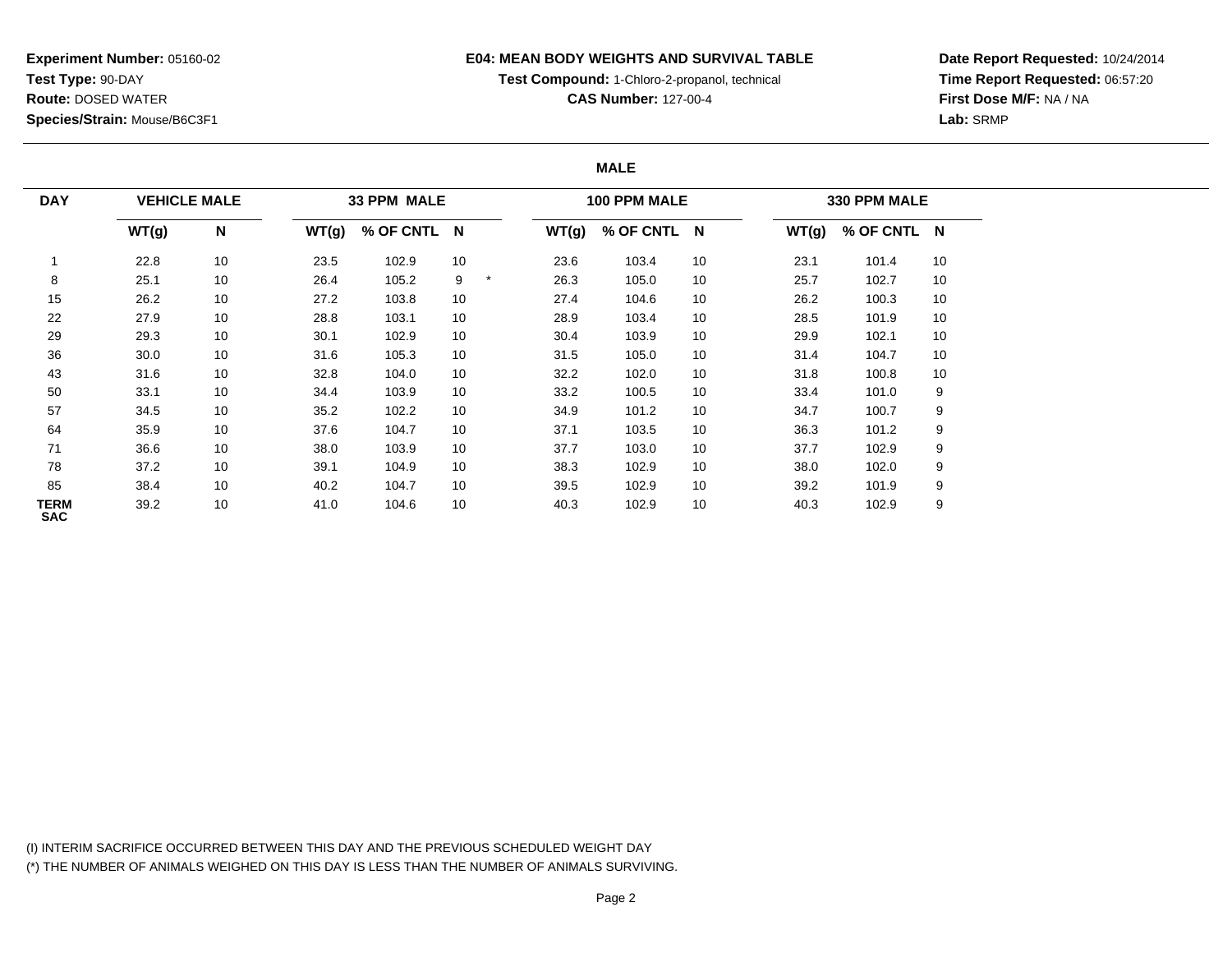# **E04: MEAN BODY WEIGHTS AND SURVIVAL TABLE**

**Test Compound:** 1-Chloro-2-propanol, technical

**CAS Number:** 127-00-4

**Date Report Requested:** 10/24/2014**Time Report Requested:** 06:57:20**First Dose M/F:** NA / NA**Lab:** SRMP

#### **MALE**

| <b>DAY</b>                |       | 1000 PPMMALE |    |       | 3300 PPMMALE |    |
|---------------------------|-------|--------------|----|-------|--------------|----|
|                           | WT(g) | % OF CNTL N  |    | WT(g) | % OF CNTL N  |    |
| 1                         | 23.4  | 102.5        | 10 | 24.2  | 106.2        | 10 |
| 8                         | 25.6  | 102.0        | 10 | 26.8  | 106.9        | 10 |
| 15                        | 27.3  | 104.4        | 10 | 27.8  | 106.5        | 10 |
| 22                        | 28.1  | 100.6        | 10 | 29.6  | 106.0        | 10 |
| 29                        | 29.3  | 100.2        | 10 | 31.4  | 107.2        | 10 |
| 36                        | 31.1  | 103.5        | 10 | 32.6  | 108.4        | 10 |
| 43                        | 32.4  | 102.5        | 10 | 33.6  | 106.4        | 10 |
| 50                        | 33.8  | 102.3        | 10 | 34.7  | 104.9        | 10 |
| 57                        | 34.8  | 101.0        | 10 | 35.7  | 103.7        | 10 |
| 64                        | 36.8  | 102.5        | 10 | 37.9  | 105.6        | 10 |
| 71                        | 36.7  | 100.4        | 10 | 37.7  | 103.1        | 10 |
| 78                        | 38.8  | 104.4        | 10 | 37.5  | 100.7        | 10 |
| 85                        | 39.0  | 101.4        | 10 | 39.8  | 103.5        | 10 |
| <b>TERM</b><br><b>SAC</b> | 40.0  | 102.3        | 10 | 40.2  | 102.7        | 10 |

# \*\*\*END OF MALE DATA\*\*\*

(I) INTERIM SACRIFICE OCCURRED BETWEEN THIS DAY AND THE PREVIOUS SCHEDULED WEIGHT DAY(\*) THE NUMBER OF ANIMALS WEIGHED ON THIS DAY IS LESS THAN THE NUMBER OF ANIMALS SURVIVING.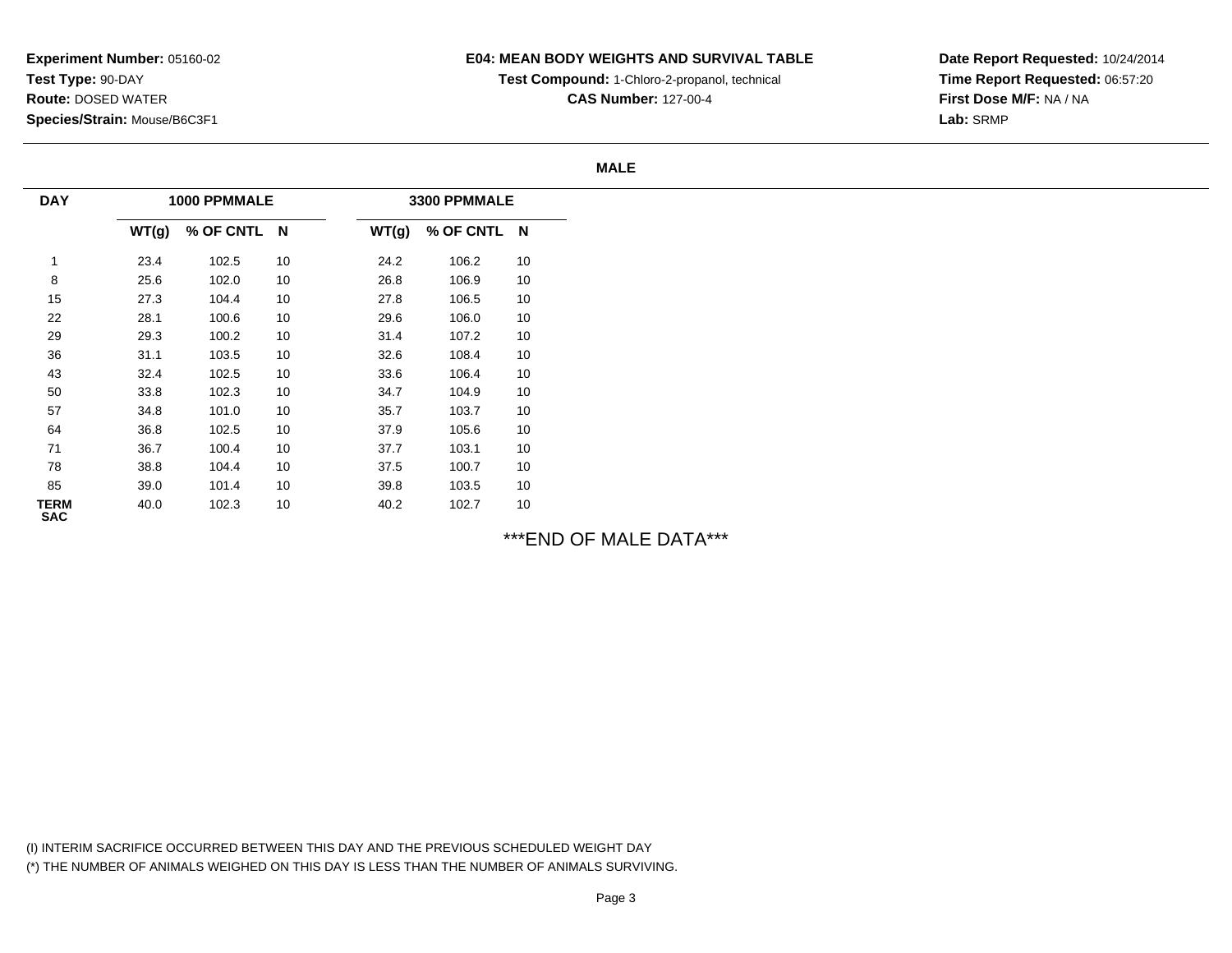## **E04: MEAN BODY WEIGHTS AND SURVIVAL TABLE**

**Test Compound:** 1-Chloro-2-propanol, technical

**CAS Number:** 127-00-4

**Date Report Requested:** 10/24/2014**Time Report Requested:** 06:57:20**First Dose M/F:** NA / NA**Lab:** SRMP

### **FEMALE**

| <b>DAY</b>         |       | <b>VEHICLE FEMALE</b> |       | <b>33 PPM FEMALE</b> |    |       | <b>100 PPM FEMALE</b> |    |       | <b>330 PPM FEMALE</b> |    |
|--------------------|-------|-----------------------|-------|----------------------|----|-------|-----------------------|----|-------|-----------------------|----|
|                    | WT(g) | N                     | WT(g) | % OF CNTL N          |    | WT(g) | % OF CNTL N           |    | WT(g) | % OF CNTL N           |    |
|                    | 20.0  | 10                    | 19.3  | 96.6                 | 10 | 19.1  | 95.6                  | 10 | 19.7  | 98.7                  | 10 |
| 8                  | 21.4  | 10                    | 20.6  | 96.3                 | 10 | 20.6  | 96.2                  | 10 | 20.9  | 97.9                  | 10 |
| 15                 | 22.1  | 10                    | 21.7  | 98.1                 | 10 | 21.8  | 98.4                  | 10 | 22.4  | 101.3                 | 10 |
| 22                 | 23.0  | 10                    | 22.4  | 97.4                 | 10 | 22.8  | 99.3                  | 10 | 22.6  | 98.4                  | 10 |
| 29                 | 24.0  | 10                    | 23.5  | 97.9                 | 10 | 23.5  | 98.0                  | 10 | 24.7  | 102.8                 | 10 |
| 36                 | 24.7  | 10                    | 25.3  | 102.5                | 10 | 24.0  | 97.0                  | 10 | 26.1  | 105.5                 | 10 |
| 43                 | 26.0  | 10                    | 26.5  | 101.8                | 10 | 25.8  | 99.3                  | 10 | 26.8  | 103.0                 | 10 |
| 50                 | 26.9  | 10                    | 27.1  | 100.7                | 10 | 26.5  | 98.4                  | 10 | 28.4  | 105.3                 | 10 |
| 57                 | 28.9  | 10                    | 27.9  | 96.5                 | 10 | 27.7  | 95.8                  | 10 | 29.9  | 103.6                 | 10 |
| 64                 | 30.4  | 10                    | 29.4  | 96.7                 | 10 | 29.0  | 95.5                  | 10 | 31.2  | 102.9                 | 10 |
| 71                 | 31.2  | 10                    | 31.1  | 99.7                 | 10 | 30.3  | 97.3                  | 10 | 32.4  | 104.0                 | 10 |
| 78                 | 31.5  | 10                    | 32.4  | 102.8                | 10 | 30.1  | 95.5                  | 10 | 32.9  | 104.2                 | 10 |
| 85                 | 34.0  | 10                    | 33.8  | 99.4                 | 10 | 31.5  | 92.7                  | 10 | 34.8  | 102.4                 | 10 |
| TERM<br><b>SAC</b> | 33.2  | 10                    | 32.6  | 98.1                 | 10 | 32.6  | 98.2                  | 10 | 33.5  | 101.0                 | 10 |